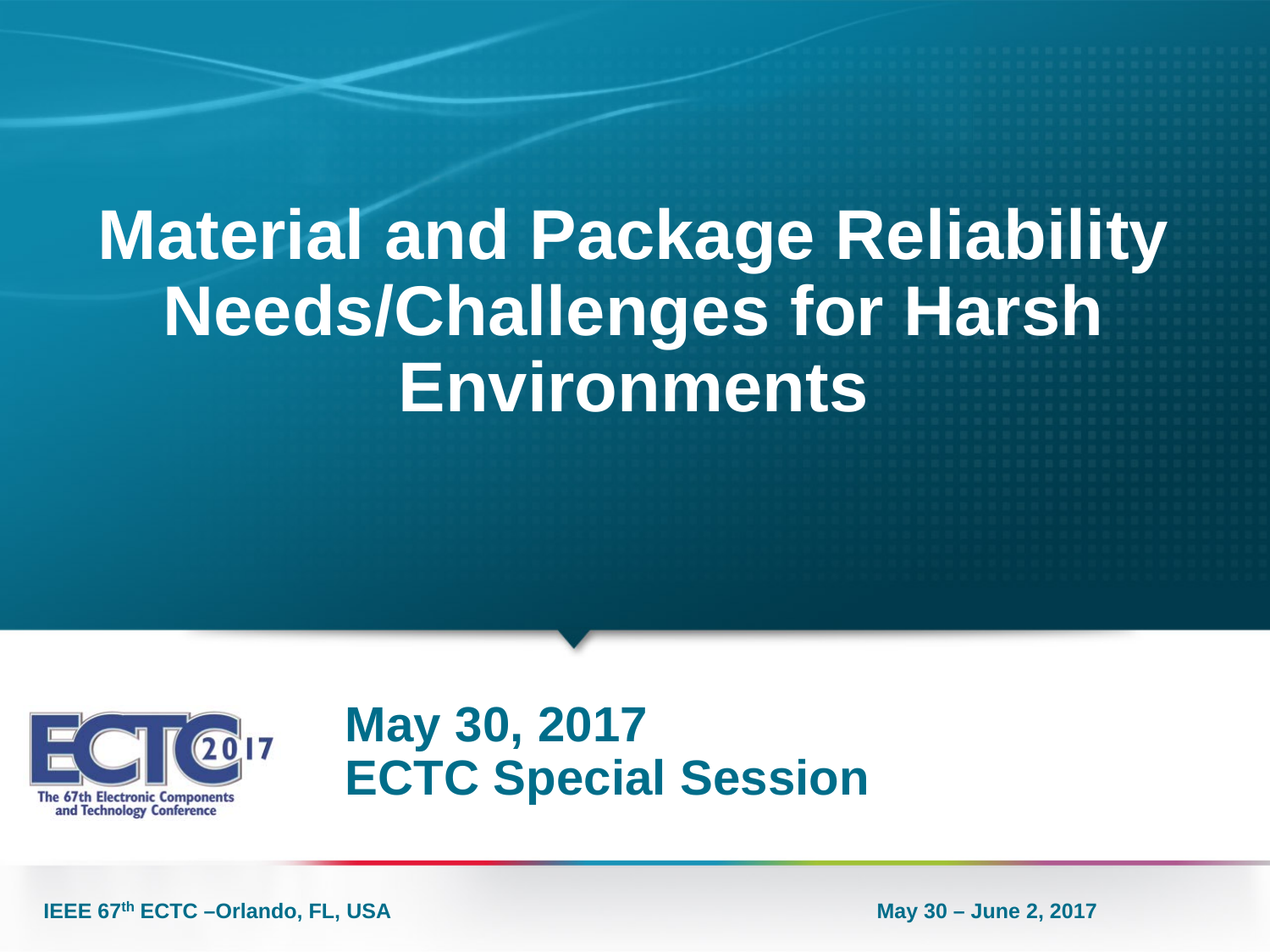# **Material and Package Reliability Needs/Challenges for Harsh Environments - Scope**



Texas Instruments

Pradeep Lall Auburn University

- Material needs and package reliability for harsh environment applications for industrial, aerospace and other applications.
- The objective of the panel session would be to showcase and share the views from end customer, tier 1/component supplier, material and university panelists.
- Intent will be to highlight needs and ongoing efforts in this critical area.

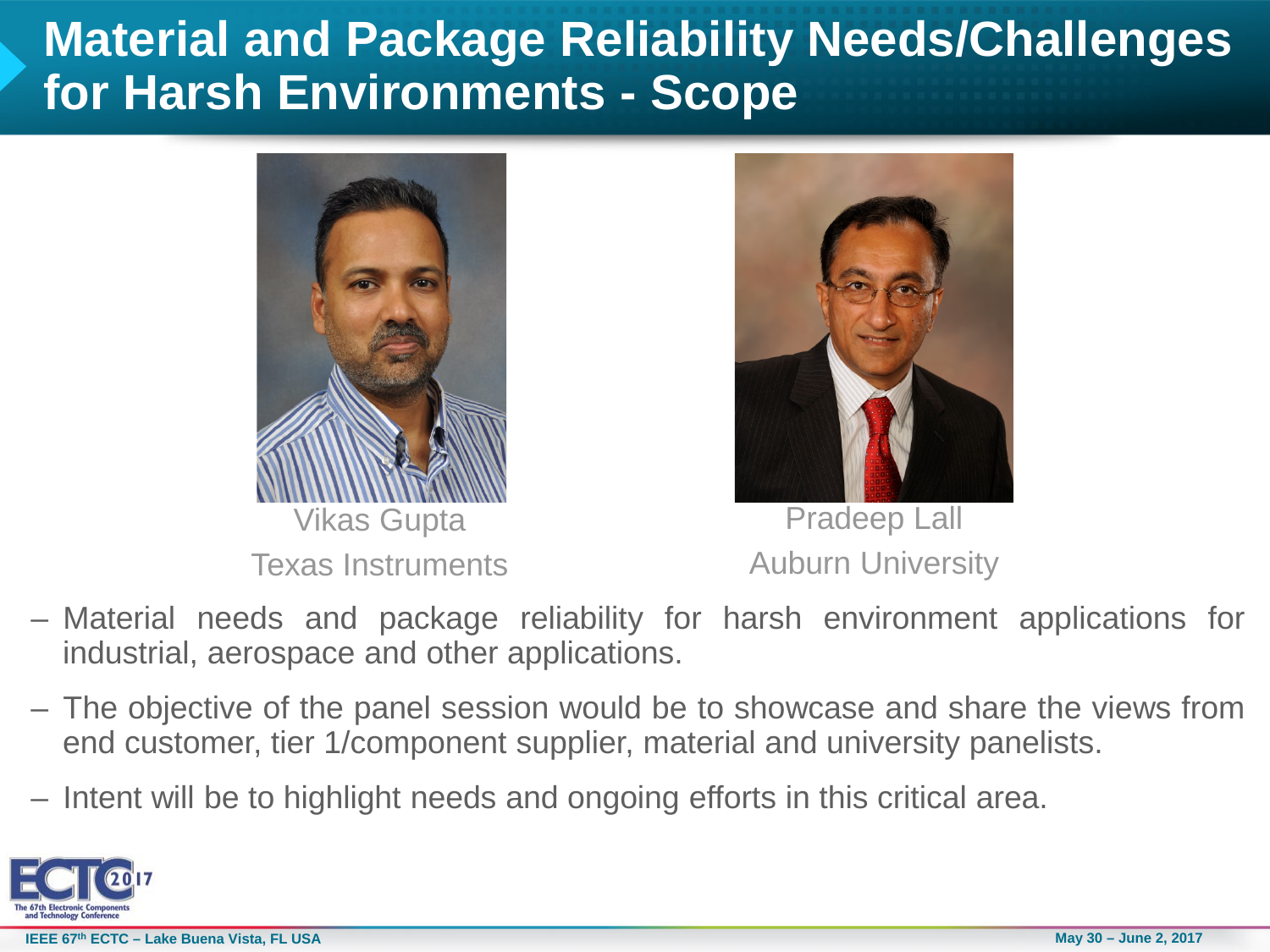

- Varughese Mathew, NXP Semiconductors
- Anton Z. Miric, Heraeus Deutschland GmbH & Co. KG
- Robert A. Smith, Boeing
- Przemyslaw Jakub Gromala, Bosch
- Steve Dunford, Schlumberger
- Nancy Stoffel, General Electric

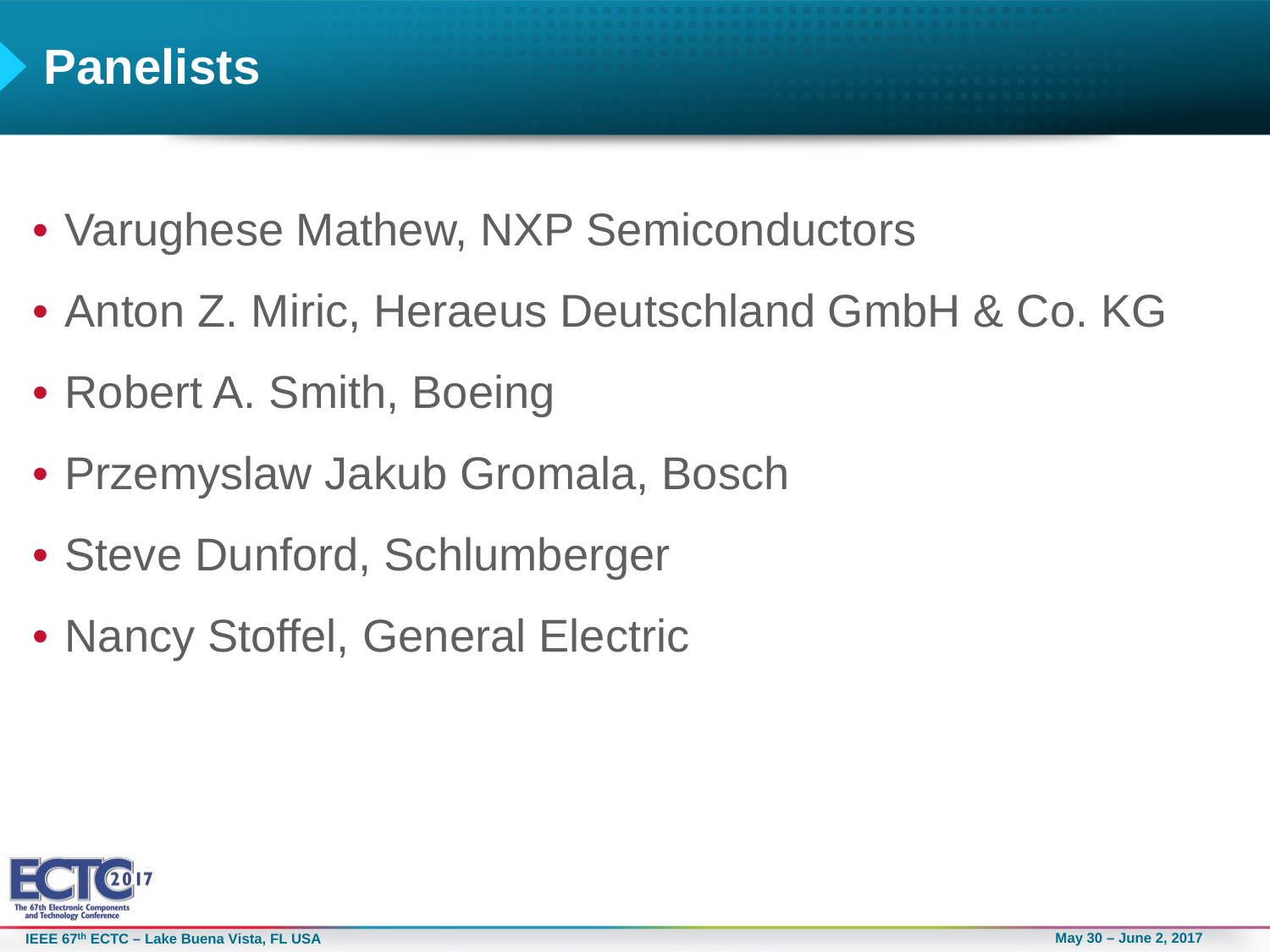# **Dr. Varughese Mathew, NXP Semiconductors**



- Varughese Mathew joined Motorola Semiconductor Products Sector (now NXP Semiconductors), after working as a Post-Doctoral Fellow in the Department of Materials Science and Engineering, University of Arizona, Tucson, AZ.
- His recent focus is on the material development for high temperature automotive electronic applications and corrosion reliability of electronic packaging.
- He published about 40 technical papers and the inventor/co-inventor of 27 U.S. patents.
- Varughese also served as a member of Packaging Technical Advisory Board (TAB) of GRC division of Semiconductor Research Corporation (SRC) and was the 2012 TAB Chair.

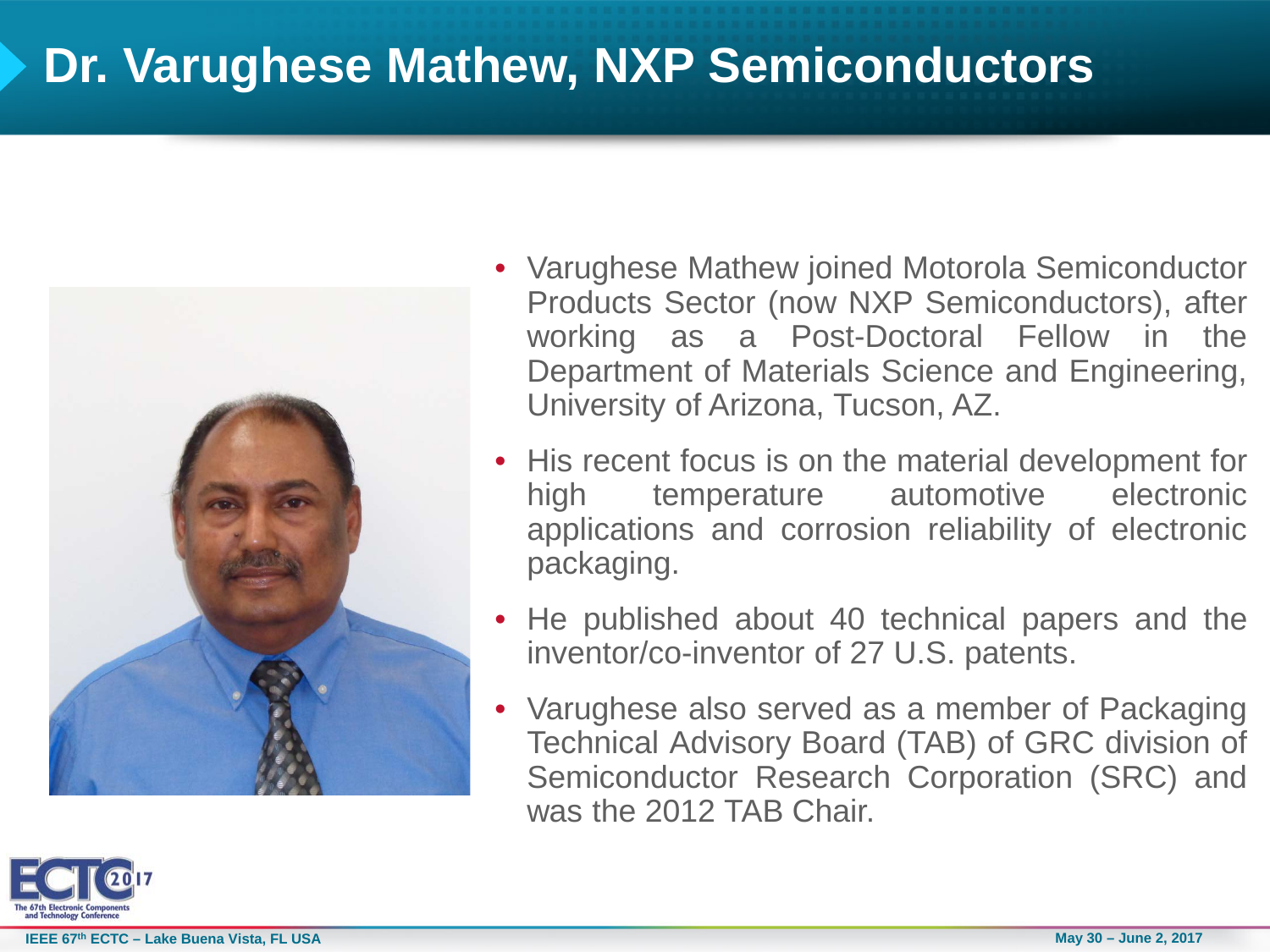# **Anton-Zoran Miric, Heraeus**



- Anton Miric is Vice President of Product Management in material solutions with experience in joining, interconnect and substrate materials for micro- and power electronic applications.
- In last 25 years, A. Miric published over 30 technical papers about electronic materials in different magazines in Europe and in the USA. In addition, he gave more than 100 Lectures, Seminars and Workshops all over the world.
- An Article "Lead-Free Alloys" won an Award from "MCB University Press Awards for Excellence 1999" as the best article published in the Magazine "Soldering & Surface Mount Technology".
- Anton Miric is member in different associations & committees, e.g. ECPE, ZVEI, NPE, VDA, eNova, iNEMI, IPC.

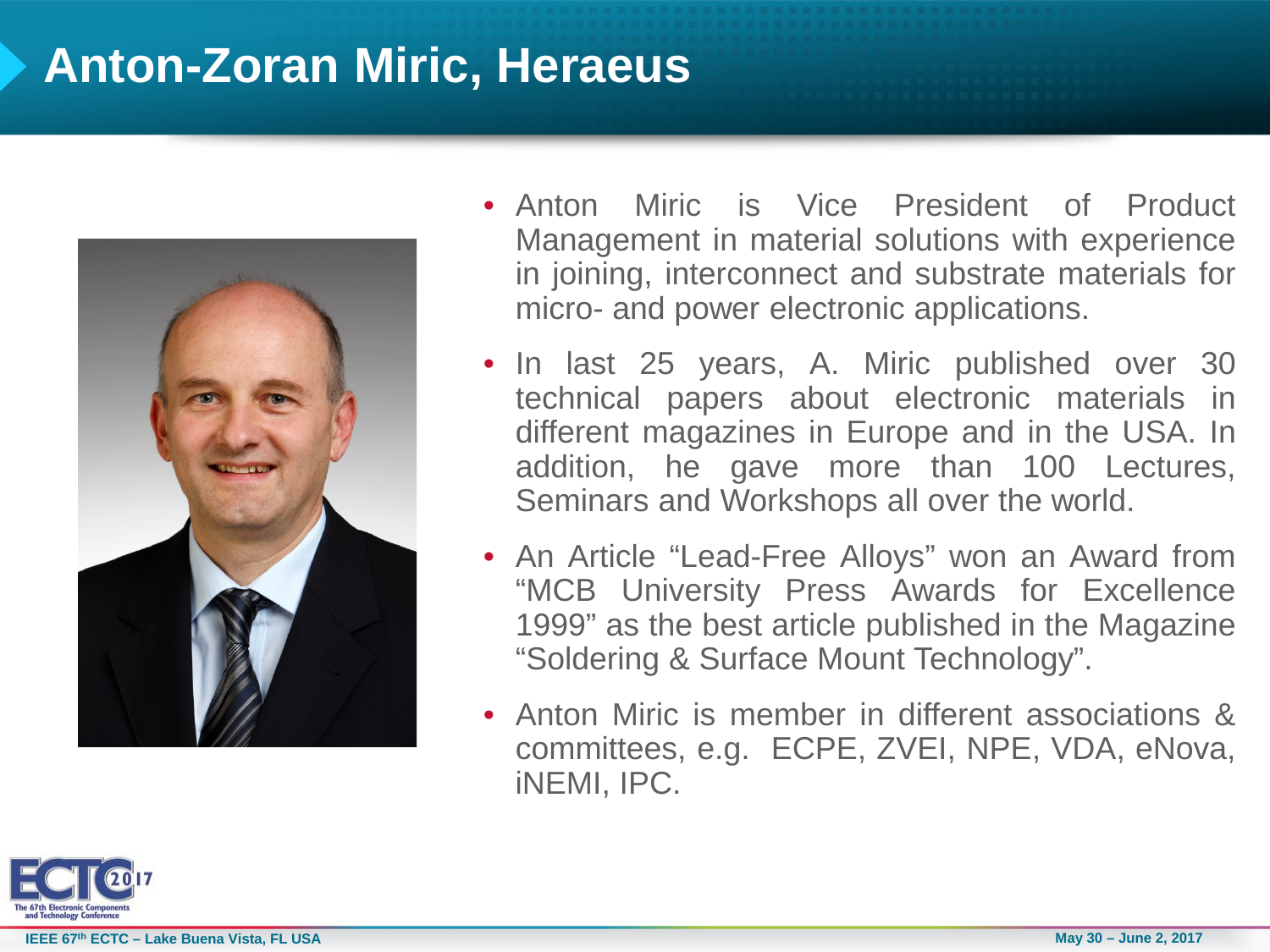#### **Dr. Robert Smith, Boeing**



- Dr. Robert Smith is a Technical Fellow with Boeing Research & Technology in the domain of Remote Sensing Systems and is Boeings Technical Representative to the NextFlex Consortium.
- He has been involved in sensing system development and implementation for logistic tracking, RFID and other approaches to see 'things' at long range or in difficult environments which have been used on satellites, space platforms, launch vehicles, aircraft platforms and by the warfighter.
- His current focus is additive manufacturing of sensor systems to enable platform awareness and eliminate wires. Robert holds 15 patents including 2 foreign patents and was the recipient of a Boeing Special Invention award in 2010.

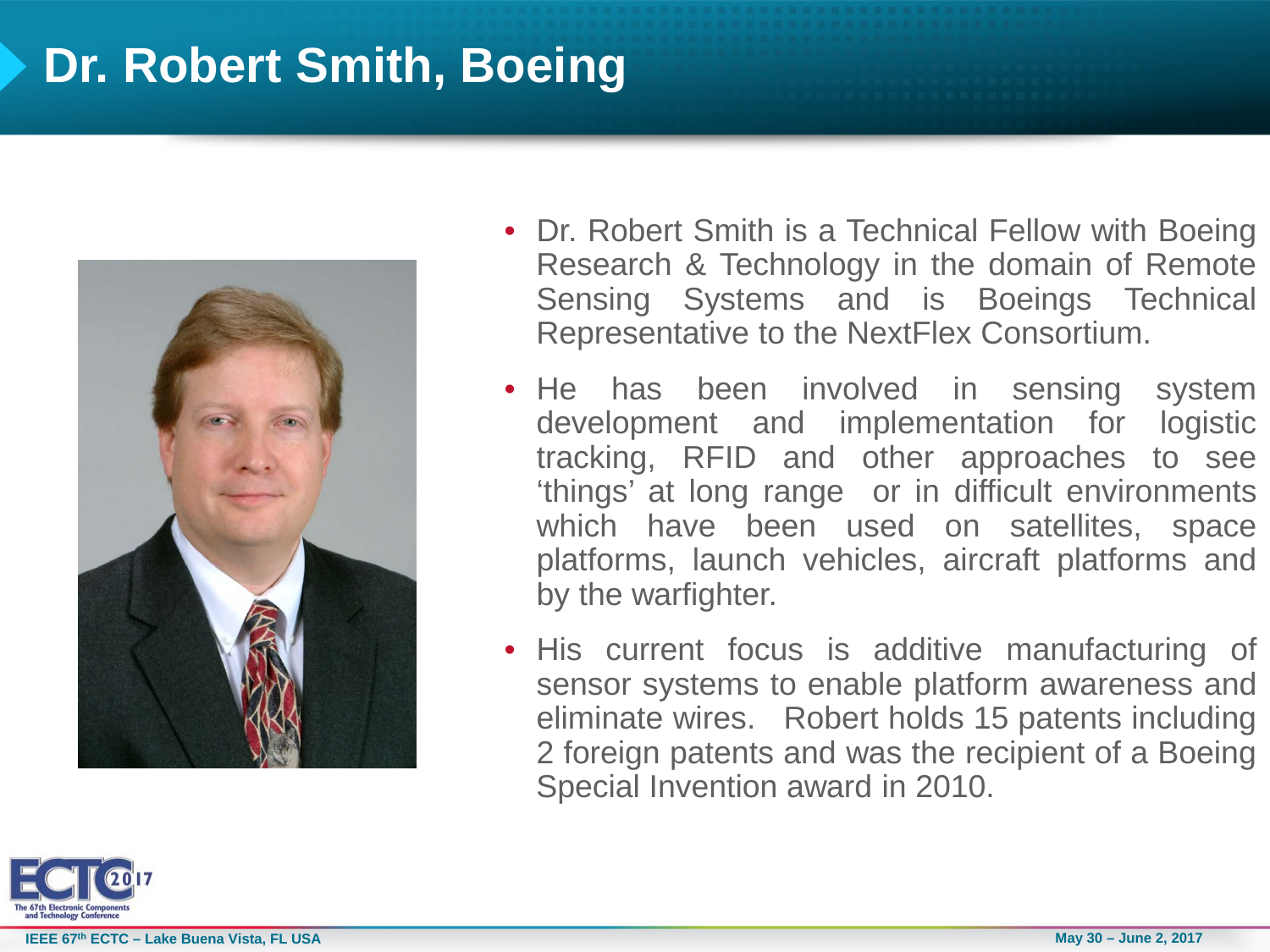# **Dr. Przemyslaw Gromala, Robert Bosch GmbH**



- Przemyslaw Gromala is a simulation senior expert at Robert Bosch GmbH, Automotive Electronics in Reutlingen. His research activities focus on virtual pre-qualification techniques for development of the electronic control modules and multi-chip power packaging.
- His technical expertise includes material characterization and modeling, multi-domain and multi-scale simulation incl. fracture mechanics, verification techniques and prognostics and health monitoring for future safety related electronic smart systems.
- He is an active committee member of the IEEE conferences: ECTC, EuroSimE, ICEPT; ASME: InterPACK.
- He holds a PhD in mechanical engineering from Cracow University of Technology in Poland.

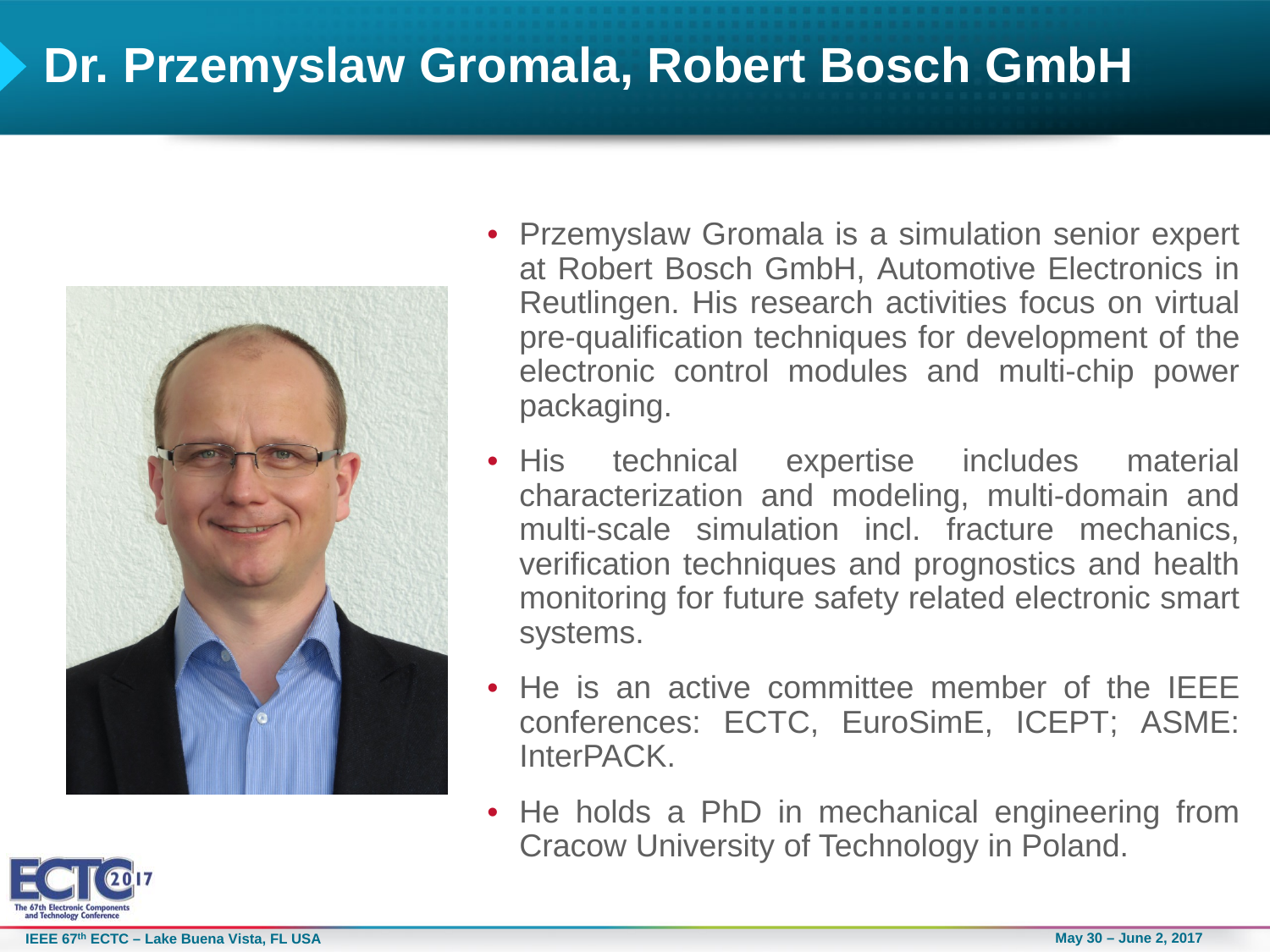### **Steve Dunford, Schlumberger**



- Steve is a member of the Schlumberger PWA Center of Practical Excellence, a global organization focused on all aspects of electronic board level reliability in harsh environments.
- His responsibilities include R&D on materials, component packaging, and process improvements to enhance board level reliability.
- He also supports PWA NPD, and failure analysis...